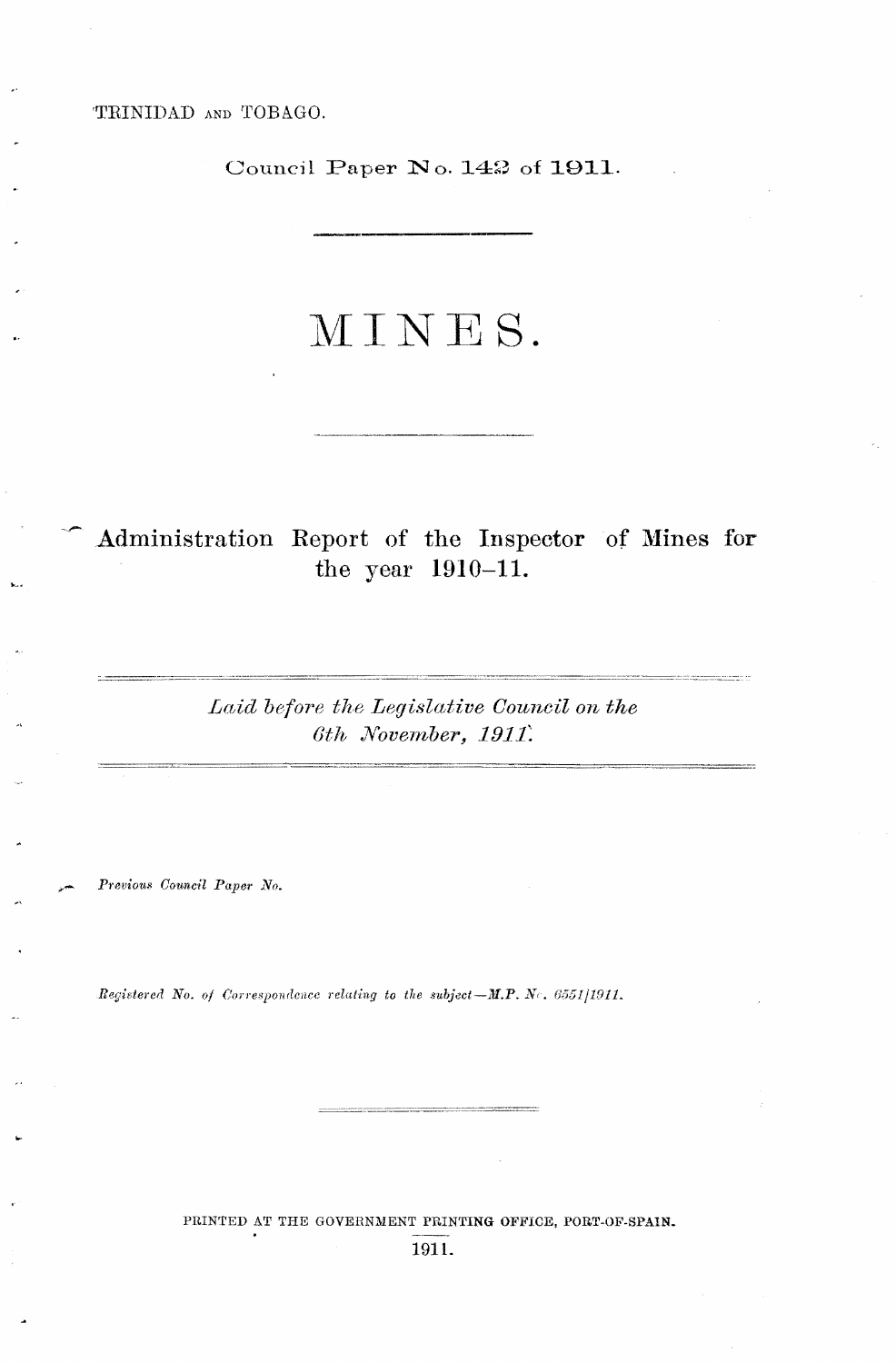# MINES.

# Administration Report of the Inspector of Mines for the year 1910-11.

Conneil Paper No. 143 of 1911.

M.P. No. 6551/1911.

1. I have the honour to submit for the information of His Excellency the Governor the following report on the work of the Mines Department for the Financial Year 1910-11.

### OFFICIAL DUTIES.

2. As before, all the Mines' Work was performed by me and Mr. D. M. Hahn as Inspector and Deputy Inspector of Mines respectively, in addition to our duties in the Public Works Department.

In October, 1910, Mr. N. Betancourt was appointed, temporarily, as First Assistant Inspector of Mines. Professor J. Cadman, D.Sc. Expert Adviser of the Department, left England to visit the Colony on the 5th of July, and returned to England on the 5th of September, 1910.<br>During his stay he inspected many of the Oilfields and the Asphalt Lake at La Brea, and from time to time, during his stay and after, gave valuable advice on many important matters.

The following was the expenditure :-

Personal Emoluments:

|                |                    |                           |           |                                     | Total                      |                        |       |                  | 6        |
|----------------|--------------------|---------------------------|-----------|-------------------------------------|----------------------------|------------------------|-------|------------------|----------|
|                | visit              |                           | $\cdots$  | $\cdots$                            | $\cdots$                   | $\cdots$               | 100   | 0                | $\theta$ |
|                |                    | Salary and expenses       |           | in connection with Expert Adviser's |                            |                        |       |                  |          |
|                | Contingencies      |                           | $\cdots$  |                                     | $\cdots$                   | $\ddotsc$              | 54 19 |                  | -6       |
|                | Surveys            | $\sim$ 100 $\mu$          | $\cdots$  |                                     |                            | $\lambda$ + $\lambda$  | -39   | $\mathbf{1}$     | 104      |
|                |                    | Travelling Expenses       | $\cdots$  |                                     |                            | $\ddotsc$              | 96    |                  | -11 -114 |
| Other Charges: |                    |                           |           |                                     |                            |                        | £365  |                  | -2       |
|                | Messenger          |                           | $\ddotsc$ | $\cdots$                            | $\times$ $\times$ $\times$ |                        |       | $4 \frac{17}{2}$ | - 0      |
|                |                    | Clerk and Assistant Clerk |           | $\cdots$                            | .                          |                        | 71    |                  | 11       |
|                | Expert Adviser     |                           | $\ddotsc$ | $\cdots$                            | $\cdots$                   |                        | 100.  | $\theta$         | -0       |
|                |                    | Assistant Inspectors      | $\ddotsc$ | $\cdots$                            | $r + n$                    |                        | £189  | $\overline{2}$   | - 3      |
|                |                    | Deputy Inspector of Mines |           |                                     | $\cdots$                   |                        |       |                  |          |
|                | Inspector of Mines |                           |           | $\cdots$                            | .                          | $\mathbf{z}$ . The set |       |                  |          |

## WORK UNDER THE MINES BORINGS AND QUARRIES ORDINANCES No. 13 OF 1907, AND THE AMENDED ORDINANCE No. 37 OF 1909.

4. MINES.—The Trinidad Vistabella Manjak Co., Ltd., continued operations at the Vistabella Mine in the San Fernando district during the vear. The work was conducted under the supervision of the manager, Mr. J. C. T. Raspass, M.I.M.E. During the year a new seam of Manjak was located and shafts were sunk to test it.

5. Notice under Sub-section 3 of Section 20 of Ordinance No. 13 of 1907 was received in connection with the Marabella Manjak Mine, but nothing of immediate importance was done. Mr. Rampass was appointed manager under Section 4 of the Ordinance.

6. The plans under Ordinance No. 37 of 1909 were regularly received each quarter.

7. Both mines were inspected on different occasions and it was found that the provisions of the Ordinances were being followed. No accidents of any nature were reported.

8. So far no necessity has arisen for the appointment of a Board under Section 8 of Ordinance No. 13 of 1907.

9. BORINGS.-The General Petroleum Properties of Trinidad, Limited, continued operations on their Private Lands and to some extent on Crown Lands at Guayaguayare. In addition to the roads, tramways, and bungalows, referred to in my last administration report, several important additional works for the accommodation of their staff, skilled drillers, &c., were completed. Interim reports on the work at Guayaguayare were submitted during the year.

10. The Trinidad Lake Petroleum Company, Limited, carried on operation on their private lands at Brighton with satisfactory results. In addition to the storage tanks, quarters for work-<br>men, worksheds, settling pits, &c., referred to in my last Administration Report, a number of additional large storage tanks were erected. A large building for the staff, several bungalows for employees, lumber shed, barracks for labourers and their families, quarters for timekeepers, houses for electric plant, stables, and a number of other works were completed. Drilling operations were actively carried on. The pipe line and pier mentioned in my last Administration Report were completed, and a number of tank vessels have already loaded crude oil at the pier. An oil refinery capable of dealing with some 5,000 barrels of crude oil daily was completed. In addition to the foregoing, the following works were practically completed or nearing completion :-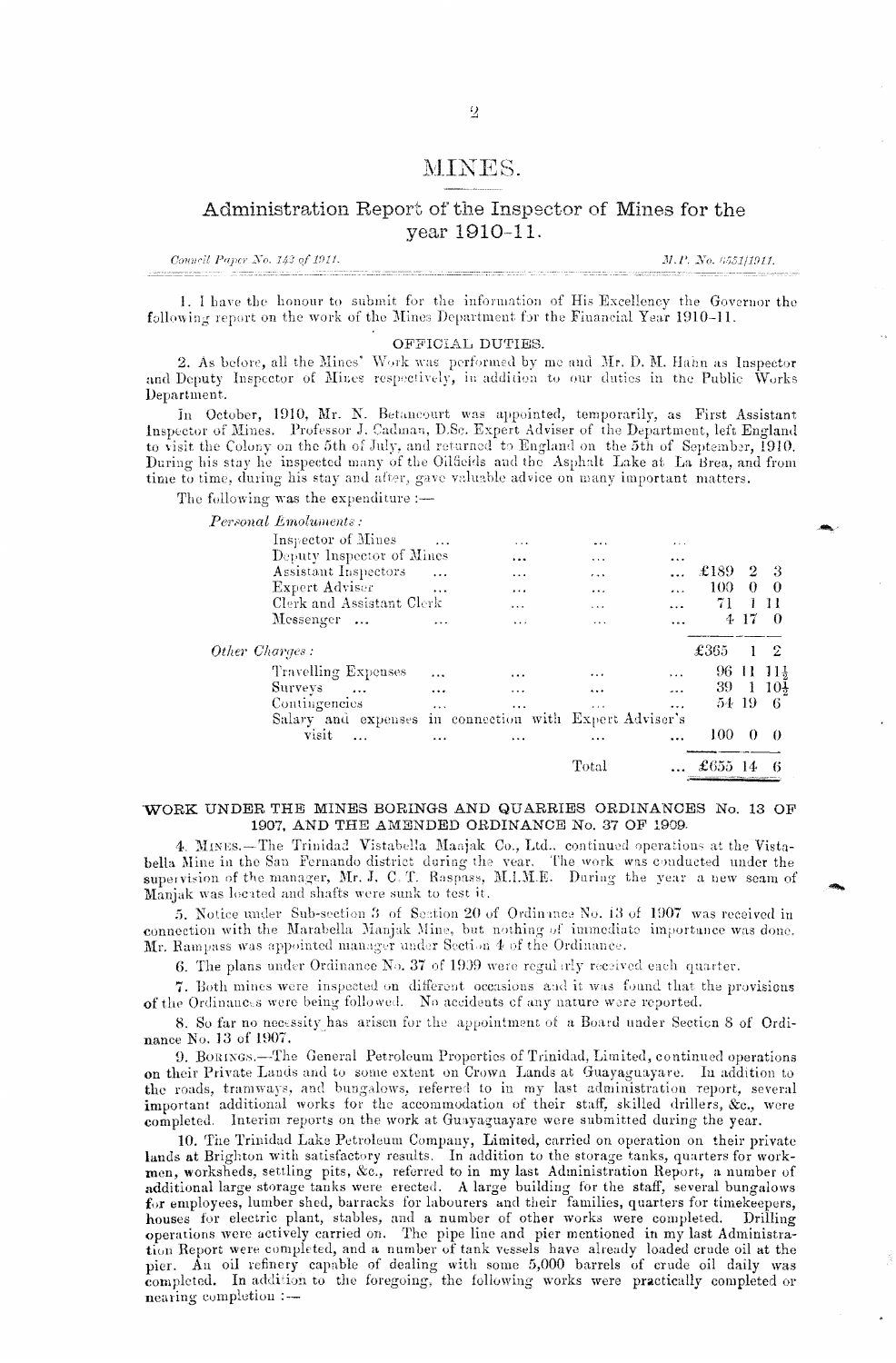Asphalt roads, electric power plant, electric pumps, telephone system, ice plant and storage reservoir for fresh water. In this case also interim reports were submitted giving details of the various works.

11. At Guapo the Trinidad Oilfields, Limited, continued operations on their private lands. No actual borings were made on the Crown Lands under their lease; but a light railway of some  $2\frac{1}{2}$  miles in length leading from a 230 feet pier with a depth of some 6 feet at low tide into the Crown Lands was practically completed. Bungalows for the staff, barracks for the labourers, sheds, workshops, machinery sheds, &., were completed, and steel storage tanks were about to be erected. Oil gushes were obtained from two of the wells during boring operatinns.

12. The Trinidad Petroleum Options, Limited, commenced boring at Palo Seco in May. Bungalows and barracks were erected for the accummodation of the manager, drillers and workmen. Boring operations were at the close of the year being actively pursued and an application for a mining lease is under consideration.

13. The Guapo (Trinidad) Oilfields, Limited, started boring on their private lands in January last. Bungalows and barracks for staff and workmen, workshops, sheds, and a large sump were completed. Suitable roads were provided. Drilling operations are continuing.

14. The Trinidad Western Oilfields, Limited, commenced boring on their private lands at Siparia in February last. Borings were in progress when the year closed but have since been suspended.

15. Tho Trinidad Cedros Oil Company, Limited, started actual boring on their private lands at Cedros in January last and work is continuing.

16. Mr. C. C. Stollmeyer also commenced boring in January last on his private lands, Peseverence Estate, in the wards of La Brea and Guapo, and work is in progress.

17. During the year 22 wells were in progress at the above-mentioned places and an aggregate depth of 15,31<7 feet was drilled.

18. The Monthly Abstract from the Logs under Boring Regulation No. 16, showing the working of the borings, their depths, strata bored through, and quantity of oil extracted, and the plans showing the location ot each boring under Ordinance No. 37 of 1909, have been fairly regularly received.

19. The total aggregate boring over the various Oilfields from the commencement of Prospecting work to the end of the year is 32,972 feet; and the total number of wells 14.

20. During the year 13 wells proved to be fair producers and drilling operations continue to afford proof of the potentialities of the Southern oil-bearing portion of the Island.

21. The Oilfields were inspected as occasion demanded and the provisions of the Ordi rances are being followed.

22. No accidents of any serious nature were reported.

23. Oil from the wells is used as fuel in connection with all the boilers at the various Oilfidds.

24. PROSPECTING LICENSES.- The rush for licenses to prospect for oil, referred to in my last Annual Report, continued during the year. A large number of applications were received and fifty nine, involving an area of 92,507 acres, were approved.

Sixty-three licenses, covering an area of 84,386 acres were issued. Companies and Syndicates have been and are being formed to work most of these licenses and the matters generally, as they arose, were given attention.

In view of the large number of applications for licenses and the licenses actually issued it was found necessary to cease receiving turther applications for the present and the public notice to the effect was given in the *Royal Gazette* dated 9th June, 1910. Questions concerning licenses on lands sold since 1902 and on which the Crown has reserved mineral rights were considered and reported on.

25. QUARRIES.-Appendix B shows the Mines, Borings and Quarries worked both by the Government and private enterprise. The quarries in Port-of-Spain and its vicinity were again inspected practically monthly, and those in the out districts about once quarterly. Work generally is being carried 00 in accordance with the provisions of Ordinance No. 13 of 1907.

26. Under Sub-section 1 of Section 20 of Ordinance No. 13 of 1907 fifteen notices of the commencement of work were received. The usual notices of discontinuance and recommencement were fairly regularly received. Every care is taken to see that the law is correctly followed by the managers.

27.-Five quarries are provided with steam boilers and the regulations goveruing them were followed by all.

28. Two minor injuries were reported, one of which was caused by the disregard of regulalations and instructions by the workmen concerned, the other was purely accidental.

#### RETURNS UNDER THE ORDINANCES.

29. Appeudix A., compiled from returns received under Section 18 of Ordinance No. 13 of 1907, shows the number of persons employed daily and the output from the various mines, borings and quarries. The aggregate is made up from the returns supplied by a number of different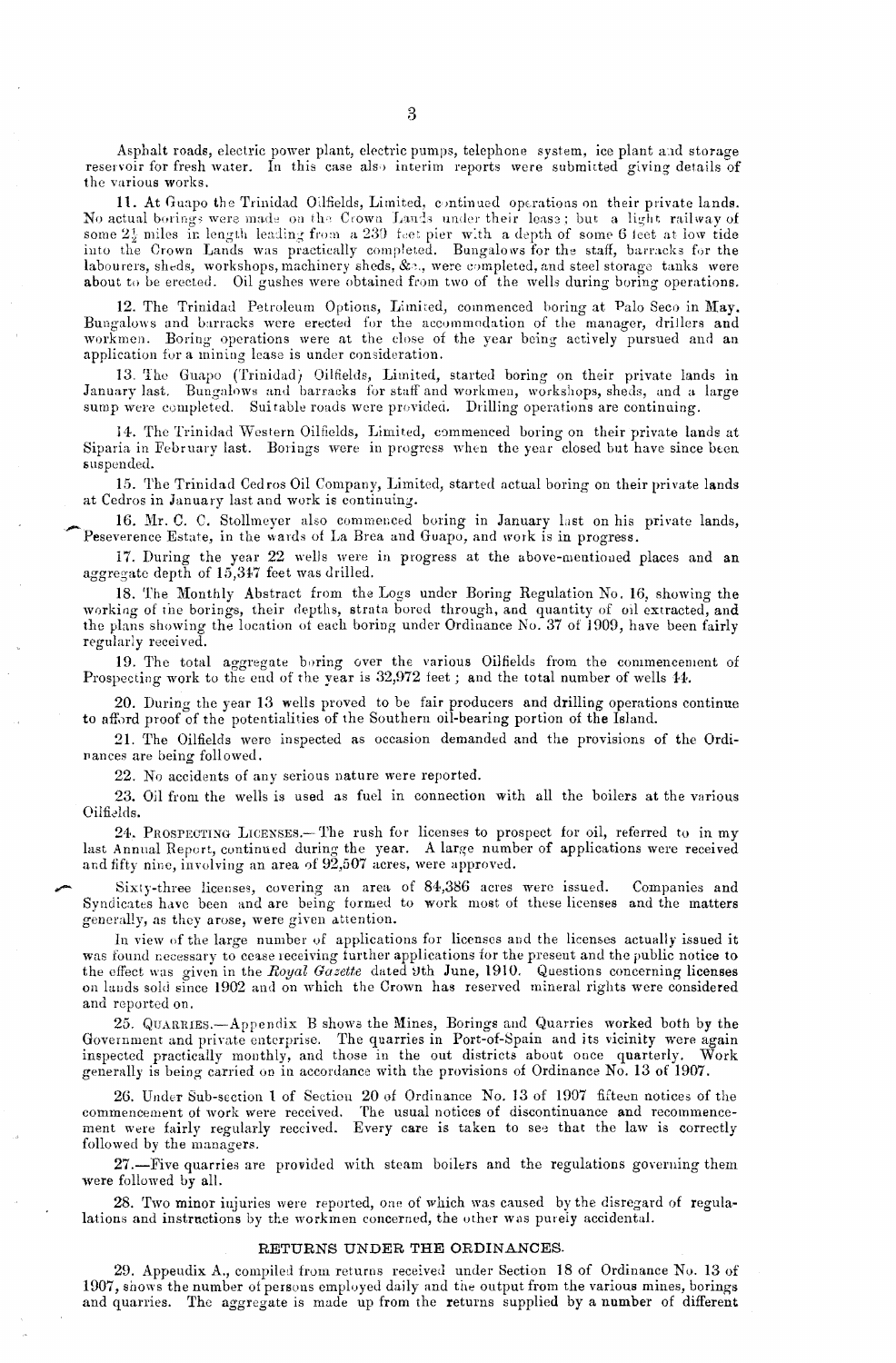managers and must be looked upon as approximate only. It is difficult for the managers of some of the quarries to keep accurate records. Once again the Department has had a great deal of difficulty in getting some of the managers to comply with the section.

## WORK UNDER THE ASPHALT INDUSTRY ORDINANCE No. 10 OF 1906

30. Digging operations were confined, as hitherto, to the nifferent village lots at La Brea. No additional land was declared "Asphalt Bearing" under Section 7.

31. Under "Notices to Commence" (Section 8) seven lots were excavated, and in connection with them 2,069 levels were taken. This brings the total number of levels since the introduction of the Ordinance to 17,545.

32. No application for a "Permit" under Section 9 was received.

33. Six applications for "Certificates" under Section 11 were received from the Sub-Intendant of Crown Lands and two from the General Agent of the New Trinidad Lake Asphalt Company, Limited, and in all cases " Awards " under Section 14 were issued.

34. No difficulty arose in correctly locating the boundaries of the lots from the plans prepared under Ordinance 18 of 1905.

35. The provisions of the Ordinance do not for the present apply to the area of the Pitch Lake under lease to the New Trinidad Lake Asphalt Company, Limited.

#### IRON ORE.

36. Samples of iron ore from the Maracas and Santa Cruz Wards were brought to the notice of the Department. Mr. Cunningham Craig, late Government Geologist, in his report<br>on the metamorphic rocks of Trinidad, Council Paper 76 of 1907, refers to the occurrence of the<br>ore in the Northern Range somewhat in the Government Analyst and the following results obtained:-

| Specific gravity $\ldots$               | $\cdots$  | $-2$      | 4.61      | $\mathbf{r}$ | Large Sample. Small Sample.<br>4.81 |
|-----------------------------------------|-----------|-----------|-----------|--------------|-------------------------------------|
| Ferroso-ferric oxide                    |           |           | 92.41     |              |                                     |
|                                         | $\ddotsc$ | $\ddotsc$ |           |              | (2)                                 |
| Ferric oxide                            | $\cdots$  |           | $\cdots$  | $\ddotsc$    | 92.17                               |
| Aluminum oxide and phosphorus pentoxide |           |           | $1-00$    |              | 143                                 |
|                                         |           |           | $(\beta)$ |              |                                     |
| $\lq\lq$ Silica $\lq\lq$<br>$\cdots$    | $\cdots$  | .         | 4.97      | $\cdots$     | 6.00                                |
| Not determined                          | $\cdots$  | 4.14      | 1.62      | $\cdots$     | $-70$                               |
|                                         |           |           | 100-D     |              | 1000                                |

 $(1) = 66.92$  per cent. of iron.

 $(2) = 64.52$  per cent. of iron.

(3) contains titanium.

37. A sample from the Ward of Santa Cruz on analysis gave an even higher percentage of iron oxide; viz. 96.86 of magnetic oxide  $\approx 70.14$  per cent. of iron.

38. Whether there is any likelihood of the ore being found in paying quantities is a matter for consideration. In addition to the percentage of iron, the presence of titanium is a matter of importance. Attention is being given to the subject.

## CONCLUSION.

30. It again gives me pleasure to say that, save in a few cases, ready information and assistance were given to the Department to carry out its duties under the various Ordinances, Licenses and Leases.

40. The work of the Officers of the Department was suisfactory and they all rendered me loval assistance.

41. The work of the Department has developed fairly rapidly in many directions and the increase to the staff referred to in my last report has at date of writing been settled.

## ARCHIBALD G. BELL, Inspector of Mines.

# APPENDIX A.

Daily average number of persons employed and quantity and value of minerals obtained from Mines, Borings and Quarries during the financial year ended 31st March, 1911.

| Mineral.                                                                                                                                                                                     | Daily average number of<br>persons employed. |           | Total.                         | Quantity,                                                                          | Amproximate value.                                                       |  |  |
|----------------------------------------------------------------------------------------------------------------------------------------------------------------------------------------------|----------------------------------------------|-----------|--------------------------------|------------------------------------------------------------------------------------|--------------------------------------------------------------------------|--|--|
|                                                                                                                                                                                              | Males.                                       | Females.  |                                |                                                                                    |                                                                          |  |  |
| Manjak<br><br><br>$\cdots$<br>Oil<br>$\cdots$<br><br>$\cdots$<br>Asphalt (Crude, Epuré, &c.)<br>$\cdots$<br>Limestone, Gravel, &c. (PrivateQu'ries)<br>Limestone, &c., (Government Quarries) | 55<br>488<br>546<br>-86<br>308               | 60<br>122 | 63<br>508<br>570<br>146<br>430 | $1.910 \text{ tons}$<br>$4,378,942$ imp. gals.<br>138.244 tons<br>67,816<br>65.204 | $\&$ 3.979 $\&$ 4<br>18,009.38 2<br>81.311<br>-9<br>1.801 14<br>7,608 14 |  |  |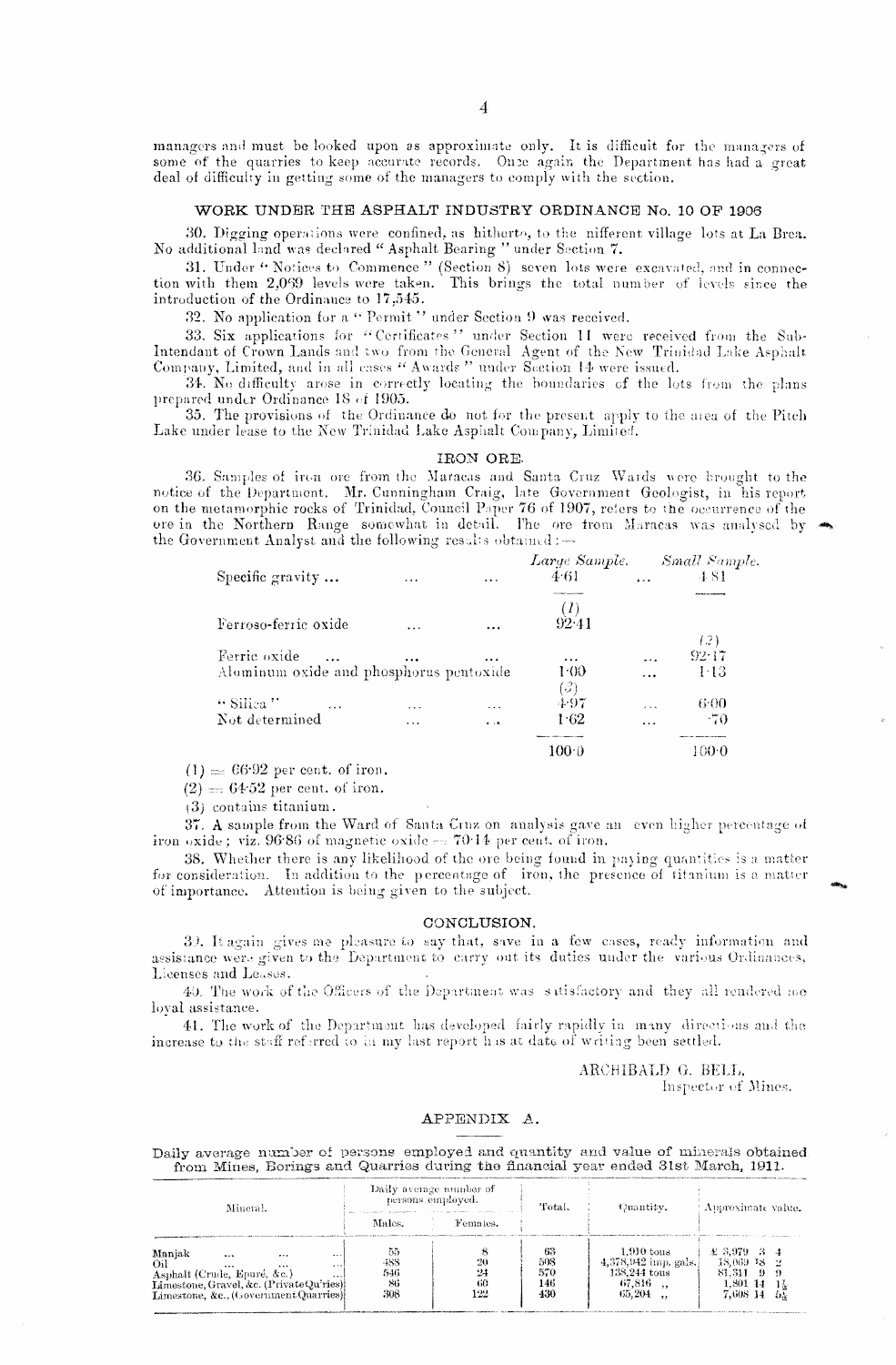| No.                                                                                                            | Name.                                                                                                                                                                                                                                                                                                                                                                                                                                                                                                                                                                                                                                            | Situation.                                                                                                                                                                                                                                                                                                                                                                                             | Owner and Address.                                                                                                                                                                                                                                                                                                                                                                                                                                                                                                                                                                                                                                                                                                                                                                                                                                                                                                                                                                                                                                                                                                                                                                                                                                                                                                                                                                                                                                                                                                                                                                         | Manager.                                                                                                                                                                                                                                                                                                                                                                                                                                                                                                                                                                                                                                                    | Daily average No. of<br>persons employed.                                                               | Mineral worked.                                                                                                                                                                                                                          |
|----------------------------------------------------------------------------------------------------------------|--------------------------------------------------------------------------------------------------------------------------------------------------------------------------------------------------------------------------------------------------------------------------------------------------------------------------------------------------------------------------------------------------------------------------------------------------------------------------------------------------------------------------------------------------------------------------------------------------------------------------------------------------|--------------------------------------------------------------------------------------------------------------------------------------------------------------------------------------------------------------------------------------------------------------------------------------------------------------------------------------------------------------------------------------------------------|--------------------------------------------------------------------------------------------------------------------------------------------------------------------------------------------------------------------------------------------------------------------------------------------------------------------------------------------------------------------------------------------------------------------------------------------------------------------------------------------------------------------------------------------------------------------------------------------------------------------------------------------------------------------------------------------------------------------------------------------------------------------------------------------------------------------------------------------------------------------------------------------------------------------------------------------------------------------------------------------------------------------------------------------------------------------------------------------------------------------------------------------------------------------------------------------------------------------------------------------------------------------------------------------------------------------------------------------------------------------------------------------------------------------------------------------------------------------------------------------------------------------------------------------------------------------------------------------|-------------------------------------------------------------------------------------------------------------------------------------------------------------------------------------------------------------------------------------------------------------------------------------------------------------------------------------------------------------------------------------------------------------------------------------------------------------------------------------------------------------------------------------------------------------------------------------------------------------------------------------------------------------|---------------------------------------------------------------------------------------------------------|------------------------------------------------------------------------------------------------------------------------------------------------------------------------------------------------------------------------------------------|
| 1<br>$\boldsymbol{2}$<br>-3<br>4                                                                               | Mines.<br>Vista Bella<br>$\cdots$<br>Marabella<br>المحج<br>$\cdots$<br>Pitch Lake<br>$\cdots$<br>Do.<br>$\ldots$<br>$\cdots$                                                                                                                                                                                                                                                                                                                                                                                                                                                                                                                     | San Fernando<br>$-88$<br>La lirea<br>$\mathbf{S}$                                                                                                                                                                                                                                                                                                                                                      | Trinidad Vista Bella Manjak Company, Limited<br>Marabella Manjak Company, Port-of-Spain<br>$\mathbf{r}$<br>$\ddots$<br>Ambard & Protheroe, Port-of-Spain<br>$\cdots$<br>New Trinidad Lake Asphalt Co., Ltd., London, England                                                                                                                                                                                                                                                                                                                                                                                                                                                                                                                                                                                                                                                                                                                                                                                                                                                                                                                                                                                                                                                                                                                                                                                                                                                                                                                                                               | ]J. C. T. Raspass<br>$\cdots$<br>$\cdots$<br>R. Fitzallen<br>$\cdots$<br>L. J. Proctor<br>اءء                                                                                                                                                                                                                                                                                                                                                                                                                                                                                                                                                               | 55<br>8<br>145<br>425                                                                                   | Manjak.<br>Asphalt.<br>11                                                                                                                                                                                                                |
| 1<br>$\overline{2}$<br>З.<br>4<br>5<br>6<br>8                                                                  | Borings.<br>Oil Wells<br>$\ddotsc$<br>$Do, \ldots$<br>$\ddotsc$<br>Perseverance Estate<br>Oil Wells<br>$\cdots$<br>$Do. \ldots$<br>٠<br>$Do. \dots$<br>$\ddotsc$<br>$Do. \dots$<br>$\cdots$<br>$Do. \ldots$<br>$\cdots$                                                                                                                                                                                                                                                                                                                                                                                                                          | Guavaguavare<br>Pointe Fortin<br>Guapo<br>$\ldots$ Palo Seco<br>Cedros<br>Pointe Ligoure<br>Siparia<br>Brighton                                                                                                                                                                                                                                                                                        | General Petroleum Properties of Trinidad, Ltd., Port-of-Spain J. H. Wallen<br>Trinidad Oilfields, Limited, Pointe Fortin<br>$\cdots$<br>C. C. Stollmeyer, Port-of-Spain<br><b>Section</b><br><b>Section</b><br>Trinidad Petroleum Options, Ltd., 62, London Wall, E.C.  Alex. Covey<br>Trinidad Cedros oil Company, Limited<br>$\ddotsc$<br>Guapo (Trinidad) Oil Company, Limited<br>$\dddotsc$<br>Trinidad Western Oilfields, Limited, Wilsons (G & T) Limited, Geo. Thom<br>Port-of-Spain<br>Trinidad Lake Petroleum Company, Limited, Brighton                                                                                                                                                                                                                                                                                                                                                                                                                                                                                                                                                                                                                                                                                                                                                                                                                                                                                                                                                                                                                                          | $\cdots$<br>$\dots$ H. P. Ingram<br>$\cdots$<br>C. P. Griffith<br>$\cdots$<br>المعاد<br>J. D. Davis<br>$\cdots$<br>$\ldots$ C. W. Davson<br>$\cdots$<br>!<br>Arthur Kuapp<br>$\sim$ $\sim$ $\sim$ $\sim$                                                                                                                                                                                                                                                                                                                                                                                                                                                    | 159<br>116<br>6<br>32<br>40<br>84<br>11<br>60                                                           | Oil.<br>$\overline{\mathcal{D}}$<br>, ,<br>53<br>$\ddot{\phantom{1}}$<br>$\mathbf{12}$<br>22<br>$\overline{1}$                                                                                                                           |
| 1<br>2<br>3<br>5<br>6.<br>7<br>8.<br>a<br>10<br>11<br>12<br>13<br>14<br>15<br>16<br>17<br>18<br>20<br>24<br>25 | Quarries.<br>Champ Fleurs<br>$\cdots$<br>Campo street<br>$\cdots$<br>River Estate<br>$\cdots$<br>Cutucupano<br>$\cdots$<br>Carrera.<br>$\star$ - $\star$<br>Villamar<br>$\bullet$ + $\bullet$ .<br>Gasparee<br>$\cdots$<br>Brasso<br>$\cdots$<br>Nariva<br>$\cdots$<br>Atagual<br>$\cdots$<br>Plum<br>$\cdots$<br>Tamana<br>$\cdots$<br>Morichal<br>$\overline{a}$<br>$Mavo$<br>$\cdots$<br>Mochel Poorie<br><br>Sanchuchu<br>$\cdots$<br>Glendale<br>$\cdots$<br>Circular road<br>$\cdots$<br>$\cdots$<br>$19$ Usine<br>$\bullet$<br>إحجا<br>La Coulée<br>$\cdots$<br>$\cdots$<br>21 Pickering<br>$\cdots$<br>إحجم<br>Siparia<br><br>Rock River | Champ Fleurs<br>St. Juan<br>Diego Martin<br>Santa Cruz<br>$\cdots$<br>Carrera Island<br>$\cdots$<br>Gasparee<br>Gasparee Island<br>Brasso<br>Tabaquite<br>أحمد<br>المتحدث<br>$\ddotsc$<br>$-35$<br>$\ldots$ Plum<br>المعامل<br>Tamana<br>$\ddotsc$<br>Morichal<br>$\cdots$<br>Mayo<br>$\cdots$<br>Talparo<br>$\cdots$<br>Tamana<br>$\cdots$<br>San Fernando<br>, ,<br>, ,<br>$\mathbf{e}_1$<br>Siparia | F. J. Gransaull, St. Joseph<br>$\cdots$<br>$\cdots$<br>$$ J. T. Gittens<br>$\ddotsc$<br>$\cdots$<br>$\cdots$<br>$\ldots$<br>Trinidod Government<br>$\ddotsc$<br>$\cdots$<br>$\cdots$<br>$\overline{\mathbf{1}}$<br>$\ldots$<br>$55 -$<br>$\cdots$<br>$\mathbf{r}$ and $\mathbf{r}$<br>$\cdots$<br>$\bullet\bullet$<br>$\bullet$ a.e.<br>$\cdots$<br>$\cdots$<br>F. Herrera<br>$\cdots$<br>$\cdots$<br>$\cdots$<br>$\cdots$<br>J. T. Gittens<br>$\cdots$<br>$\ddotsc$<br>$\cdots$<br>$\cdots$<br>Trinidad Government<br>$\cdots$<br>$\cdots$<br>$\cdots$<br>$\cdots$<br>27<br>$\cdots$<br>1.64<br>$\bullet$<br>-- - 1<br>$\rightarrow$<br>$\bullet$ or $\bullet$<br>, ,<br>$\bullet\ast\ast$<br>$\cdots$<br>المهد<br>55<br>$\ldots$<br>$\ddotsc$<br>, ,<br>$\mathbf{r}$<br>$\cdots$<br>$\mathbf{y}$<br>$, \cdot$<br>$\bullet$ and $\bullet$<br><br><br>$\cdots$<br>$\overline{\mathbf{1}}$<br>75<br>$\cdots$<br>$\cdots$<br>$\cdots$<br>$\bullet$ .<br>$\gamma\gamma$<br>, ,<br>$\cdots$<br>$\ddotsc$<br>$\sim$ $\sim$ $\sim$<br>$\bullet$ a $\circ$<br>$\overline{\phantom{a}}$<br>$\overline{1}$<br>$\cdots$<br>$\ddotsc$<br>إنجد<br><br>$\sim$<br>$, \cdot$<br>$\cdots$<br>$x + x$<br>$\bullet$ as $\bullet$<br>H. R. McClean<br>$\cdots$<br>$\cdots$<br>$\cdots$<br>Borough Council, San Fernando<br>$\ddotsc$<br>$\cdots$<br>New Colonial Company<br>$\dddotsc$<br>$\sim 10^4$<br>$\cdots$<br>Heirs of Mary Joaquin, Coffee street, San Fernando<br>$\dots$ W. Harewood $\dots$<br>$\cdots$<br>$\ddotsc$<br>$\cdots$<br>Trinidad Government<br>$\cdots$<br>$\sim$ . $\sim$<br>$\cdots$ | L. Brown<br>$\mathbf{r}$ , $\mathbf{r}$<br>$\mathbf{r}+\mathbf{r}$ :<br>District Officer<br>$\cdots$<br>$\cdots$<br>Supt. of Prisons<br>$\cdots$<br>Peter Charles<br>$\ddotsc$<br>Joseph Gittens<br>$\cdots$<br>District Officer<br>$\ddotsc$<br>$\cdots$<br>$\rightarrow$<br>$\cdots$<br>$\ddot{\phantom{1}}$<br>$\cdots$<br>$\bullet\bullet$<br>$\cdots$<br>, ,<br>$\cdots$<br>55 <sub>1</sub><br>$\cdots$<br>,,<br>$\ddotsc$<br>$\overline{\mathbf{12}}$<br>$\cdots$<br>H. R. McClean<br><br>J. J. Waddell<br>$\cdots$<br>$\ldots$ H. T. Cox<br>$\ldots$<br>$\ldots$ A. Pitt<br>$\ddotsc$<br>P. P. Pickering<br>$\cdots$<br>District Officer<br>$\ldots$ | 5<br>5<br>73<br>5<br>13<br>10<br>4<br>13<br>10<br>$\overline{4}$<br>8<br>6<br>12<br>$\Omega$<br>1<br>31 | Limestone.<br>, ,<br>,,<br>$\bullet$<br>, ,<br>, ,<br>, ,<br>, 1<br>22<br>$\mathbf{H}$<br>, 2<br>, ,<br>$, ,$<br>,<br>, ,<br>$\ddot{\mathbf{r}}$<br>Gravel.<br>-99<br>$\overline{\mathbf{1}}$<br>$\,$ , $\,$<br>Limestone.<br>Sandstone. |

# APPENDIX B.-List of Mines, Borings and Quarries worked during the Financial year 1910-11.

 $\bullet$ 

 $\Lambda$ 

 $\mathcal{F}_{\mathcal{F}_{\mathcal{F}}^{\mathcal{F}}}$ 

 $\circ$